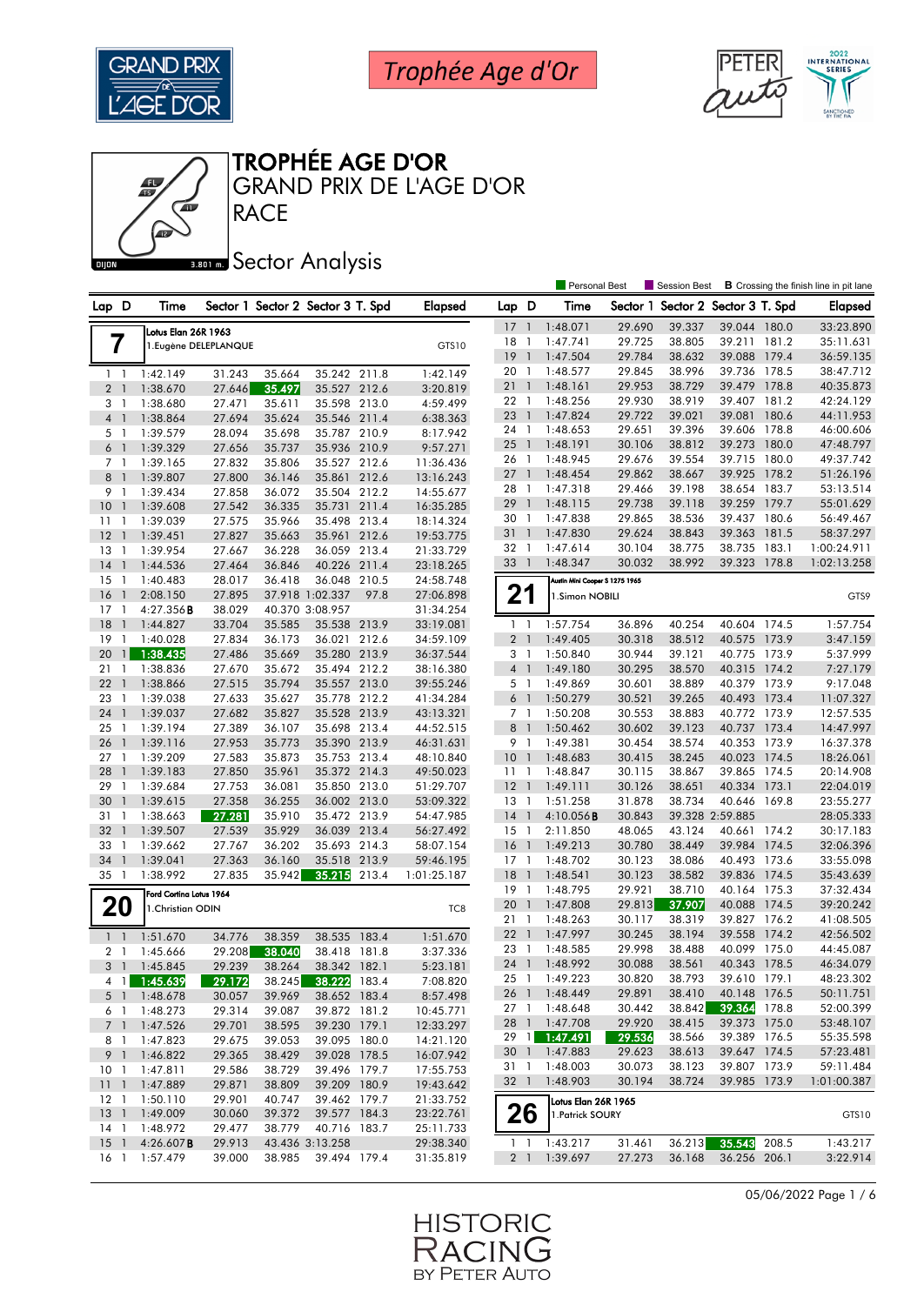





**RACE** GRAND PRIX DE L'AGE D'OR

#### **Bana** Sector Analysis

|                 |                          |                          |        |                   |                                   |       |                |                |                | <b>Personal Best</b>                   |        | Session Best                      |                 |       | <b>B</b> Crossing the finish line in pit lane |
|-----------------|--------------------------|--------------------------|--------|-------------------|-----------------------------------|-------|----------------|----------------|----------------|----------------------------------------|--------|-----------------------------------|-----------------|-------|-----------------------------------------------|
| Lap D           |                          | Time                     |        |                   | Sector 1 Sector 2 Sector 3 T. Spd |       | <b>Elapsed</b> | Lap D          |                | Time                                   |        | Sector 1 Sector 2 Sector 3 T. Spd |                 |       | <b>Elapsed</b>                                |
| 3 <sub>1</sub>  |                          | 1:40.800                 | 27.531 | 36.812            | 36.457 207.7                      |       | 5:03.714       | 23             | $\overline{1}$ | 1:50.069                               | 30.353 | 38.880                            | 40.836 180.0    |       | 48:22.536                                     |
| 4 <sup>1</sup>  |                          | 1:40.585                 | 27.708 | 36.615            | 36.262 207.3                      |       | 6:44.299       | 24             | $\overline{1}$ | 1:48.926                               | 30.315 | 38.489                            | 40.122 176.8    |       | 50:11.462                                     |
| 5 <sub>1</sub>  |                          | 1:40.277                 | 27.664 | 36.539            | 36.074 207.3                      |       | 8:24.576       | 25             | $\mathbf{1}$   | 1:48.543                               | 30.454 | 38.230                            | 39.859 178.5    |       | 52:00.005                                     |
| $6-1$           |                          | 1:40.412                 | 27.760 | 36.348            | 36.304 205.3                      |       | 10:04.988      | 26             | -1             | 1:50.944                               | 31.519 | 39.204                            | 40.221          | 176.5 | 53:50.949                                     |
| 7 <sup>1</sup>  |                          | 1:41.286                 | 28.039 | 36.887            | 36.360 207.7                      |       | 11:46.274      | $27-1$         |                | 1:51.480                               | 30.677 | 40.009                            | 40.794 175.9    |       | 55:42.429                                     |
| 8 <sup>1</sup>  |                          | 1:41.950                 | 28.888 | 36.637            | 36.425 209.3                      |       | 13:28.224      | 28 1           |                | 1:51.009                               | 31.002 | 39.424                            | 40.583 174.8    |       | 57:33.438                                     |
| 9 1             |                          | 1:40.346                 | 27.591 | 36.389            | 36.366 206.5                      |       | 15:08.570      | 29             | $\overline{1}$ | 1:52.273                               | 31.153 | 39.795                            | 41.325          | 174.5 | 59:25.711                                     |
| 10              | $\overline{1}$           | 1:40.826                 | 28.278 | 36.421            | 36.127 208.1                      |       | 16:49.396      | 30 1           |                | 1:52.135                               | 31.296 | 39.480                            | 41.359 152.8    |       | 1:01:17.846                                   |
| 11              | $\overline{1}$           | 1:40.026                 | 27.624 | 36.385            | 36.017 210.5                      |       | 18:29.422      |                |                |                                        |        |                                   |                 |       |                                               |
| 12              | $\overline{1}$           | 1:40.208                 | 27.674 | 36.335            | 36.199 208.5                      |       | 20:09.630      | 31             |                | Ford Cortina Lotus 1964                |        |                                   |                 |       |                                               |
| 13              | $\overline{1}$           | 1:41.265                 | 27.737 | 36.986            | 36.542 208.1                      |       | 21:50.895      |                |                | 1. Charles FIRMENICH<br>2. Henry MOSER |        |                                   |                 |       | TC8                                           |
| 14              | $\overline{\phantom{a}}$ | 1:41.600                 | 27.876 | 37.350            | 36.374 209.7                      |       | 23:32.495      | $1\quad$       |                | 2:03.460                               | 39.710 | 42.145                            | 41.605 167.2    |       | 2:03.460                                      |
| 15              | -1                       | 1:48.413                 | 27.721 | 36.680            | 44.012 209.3                      |       | 25:20.908      | 2 <sub>1</sub> |                | 1:54.458                               | 31.273 | 40.394                            | 42.791 163.9    |       | 3:57.918                                      |
| 16              | $\overline{1}$           | $4:29.052$ B             | 28.075 |                   | 46.392 3:14.585                   |       | 29:49.960      | 3              | $\overline{1}$ | 1:54.130                               | 31.505 | 40.802                            | 41.823 165.9    |       | 5:52.048                                      |
| 17              | $\overline{1}$           | 1:48.717                 | 35.454 | 36.989            | 36.274 208.9                      |       | 31:38.677      | 4 1            |                | 1:52.615                               | 31.103 | 40.381                            | 41.131 165.9    |       | 7:44.663                                      |
| 18              | $\overline{1}$           | 1:39.688                 | 27.430 | 36.449            | 35.809 210.9                      |       | 33:18.365      | 5              | $\overline{1}$ | 1:52.812                               | 30.982 | 40.317                            | 41.513 166.2    |       | 9:37.475                                      |
| 19              | $\overline{1}$           | 1:40.814                 | 28.250 | 36.268            | 36.296 208.9                      |       | 34:59.179      | 6 1            |                | 1:54.576                               | 31.756 | 41.229                            | 41.591          | 166.2 | 11:32.051                                     |
| 20              | $\overline{1}$           | 1:39.788                 | 27.900 | 36.137            | 35.751 211.4                      |       | 36:38.967      | 7 <sub>1</sub> |                | 1:54.188                               | 31.910 | 40.696                            | 41.582          | 166.4 | 13:26.239                                     |
| 21              | $\overline{1}$           | 1:39.159                 | 27.457 | 35.712            | 35.990 211.4                      |       | 38:18.126      | 8              | -1             | 1:54.900                               | 31.467 | 41.272                            | 42.161          | 164.9 | 15:21.139                                     |
| 22              | $\overline{1}$           | 1:40.925                 | 28.706 | 36.267            | 35.952 210.5                      |       | 39:59.051      | 9              | $\overline{1}$ | 1:55.199                               | 31.060 | 40.452                            | 43.687 164.4    |       | 17:16.338                                     |
| 23              | $\mathbf{1}$             | 1:39.689                 | 27.517 | 36.287            | 35.885 211.8                      |       | 41:38.740      | 10             | -1             | 1:52.501                               | 31.002 | 40.248                            | 41.251 167.2    |       | 19:08.839                                     |
| 24              | $\mathbf{1}$             | 1:38.999                 | 27.230 | 35.887            | 35.882 211.4                      |       | 43:17.739      | 11             | $\overline{1}$ | 1:53.918                               | 31.321 | 40.679                            | 41.918 166.4    |       | 21:02.757                                     |
| 25              | $\overline{1}$           | 1:40.352                 | 27.435 | 36.733            | 36.184 209.7                      |       | 44:58.091      | $12-1$         |                | 1:52.023                               | 30.658 | 40.214                            | 41.151          | 166.7 | 22:54.780                                     |
| 26              | $\overline{1}$           | 1:39.903                 | 27.703 | 35.857            | 36.343 210.9                      |       | 46:37.994      | 13             | $\overline{1}$ | 1:56.698                               | 33.474 | 42.386                            | 40.838          | 166.2 | 24:51.478                                     |
| 27              | $\overline{1}$           | 1:41.045                 | 27.698 | 37.046            | 36.301 211.8                      |       | 48:19.039      | $14-1$         |                | $4:32.526$ <b>B</b>                    | 30.967 |                                   | 41.387 3:20.172 |       | 29:24.004                                     |
| 28              | $\overline{1}$           | 1:39.968                 | 27.800 | 36.149            | 36.019 209.3                      |       | 49:59.007      | 15             | $\overline{1}$ | 1:58.099                               | 37.550 | 39.460                            | 41.089          | 166.4 | 31:22.103                                     |
| 29              | -1                       | 1:40.295                 | 27.619 | 36.601            | 36.075 211.4                      |       | 51:39.302      | $16-1$         |                | 1:56.310                               | 31.518 | 42.098                            | 42.694          | 165.6 | 33:18.413                                     |
| 30              | $\overline{1}$           | 1:46.910                 | 27.423 | 43.064            | 36.423 209.3                      |       | 53:26.212      | 17             | $\overline{1}$ | 1:53.895                               | 31.038 | 41.446                            | 41.411          | 166.2 | 35:12.308                                     |
| 31 1            |                          | 1:40.529                 | 27.663 | 36.384            | 36.482 210.1                      |       | 55:06.741      | 18             | -1             | 1:52.197                               | 31.238 | 39.904                            | 41.055 165.4    |       | 37:04.505                                     |
| 32              | $\overline{1}$           | 1:40.470                 | 27.559 | 36.357            | 36.554 210.1                      |       | 56:47.211      | 19             | $\overline{1}$ | 1:52.038                               | 30.931 | 39.782                            | 41.325          | 165.6 | 38:56.543                                     |
| 33              | -1                       | 1:40.413                 | 27.777 | 36.633            | 36.003 210.9                      |       | 58:27.624      | 20             | $\overline{1}$ | 1:54.129                               | 31.377 | 41.479                            | 41.273          | 166.2 | 40:50.672                                     |
| 34              | $\overline{1}$           | 1:39.541                 | 27.579 | 36.000            | 35.962 211.8                      |       | 1:00:07.165    | 21             | $\overline{1}$ | 1:52.326                               | 31.257 | 40.358                            | 40.711          | 166.4 | 42:42.998                                     |
| 35 1            |                          | 1:39.456                 | 27.259 | 36.484            | 35.713 213.0                      |       | 1:01:46.621    | $22 \quad 1$   |                | 1:53.697                               | 32.435 | 40.657                            | 40.605          | 166.4 | 44:36.695                                     |
|                 |                          | TVR Grantura Mk III 1963 |        |                   |                                   |       |                | 23             | $\overline{1}$ | 1:51.173                               | 30.575 | 39.768                            | 40.830 165.9    |       | 46:27.868                                     |
| <b>30</b>       |                          | 1. Georges ROCCHIETTA    |        |                   |                                   |       | GTS11          | 24 1           |                | 1:51.338                               | 30.743 | 39.741                            | 40.854          | 166.7 | 48:19.206                                     |
|                 |                          |                          |        |                   |                                   |       |                | 25             | $\overline{1}$ | 1:53.750                               | 30.730 | 41.592                            | 41.428          | 167.4 | 50:12.956                                     |
| $1\quad$        |                          | 1:58.378                 | 37.390 | 40.227            | 40.761 179.1                      |       | 1:58.378       | 26 1           |                | 1:52.328                               | 30.614 | 40.555                            | 41.159 166.7    |       | 52:05.284                                     |
| 2 <sub>1</sub>  |                          | 1:50.334                 | 30.612 | 38.727            | 40.995 178.5                      |       | 3:48.712       | $27-1$         |                | 1:51.843                               | 30.963 | 40.034                            | 40.846 167.2    |       | 53:57.127                                     |
| 3 <sup>1</sup>  |                          | 1:50.804                 | 30.865 | 39.633            | 40.306 178.5                      |       | 5:39.516       | 28 1           |                | 1:51.179                               | 30.614 | 39.760                            | 40.805 166.7    |       | 55:48.306                                     |
| 4 <sub>1</sub>  |                          | 1:48.595                 | 30.566 | 38.248            | 39.781 181.5                      |       | 7:28.111       | 29             | $\overline{1}$ | 1:52.333                               | 30.775 | 40.654                            | 40.904 165.9    |       | 57:40.639                                     |
| $5-1$           |                          | 1:49.101                 | 30.241 | 38.815            | 40.045 181.5                      |       | 9:17.212       | 30             | $\mathbf{1}$   | 1:52.854                               | 30.619 | 41.123                            | 41.112          | 166.4 | 59:33.493                                     |
| 6 1             |                          | $3:50.411$ <b>B</b>      | 29.938 | 1:09.271 2:11.202 |                                   |       | 13:07.623      | 311            |                | 1:52.627                               | 30.835 | 40.367                            | 41.425 165.9    |       | 1:01:26.120                                   |
| 7 <sub>1</sub>  |                          | 2:00.238                 | 38.043 | 40.052            | 42.143                            | 172.5 | 15:07.861      |                |                | Porsche 911 2.0L                       |        |                                   |                 |       |                                               |
| 8 1             |                          | 1:51.567                 | 31.270 | 39.709            | 40.588 178.2                      |       | 16:59.428      |                | 35             | 1. Frédéric DI EGIDIO                  |        |                                   |                 |       | GTS11                                         |
|                 |                          | 9 1 1:50.830             | 31.216 | 39.207            | 40.407 176.8                      |       | 18:50.258      |                |                | 12.Guido DI EGIDIO                     |        |                                   |                 |       |                                               |
|                 |                          | 10 1 1:49.268            | 30.634 | 38.825            | 39.809 178.5                      |       | 20:39.526      |                |                | $1 \quad 1 \quad 1:53.737$             | 36.784 | 38.149                            | 38.804 192.2    |       | 1:53.737                                      |
|                 |                          | 11 1 1:50.954            | 30.677 | 39.684            | 40.593 177.3                      |       | 22:30.480      |                |                | 2 1 1:45.610                           | 29.497 | 37.707                            | 38.406 192.2    |       | 3:39.347                                      |
| $12-1$          |                          | 5:09.731B                | 30.693 |                   | 39.306 3:59.732                   |       | 27:40.211      |                | 3 1            | 1:45.452                               | 28.845 | 38.115                            | 38.492 193.2    |       | 5:24.799                                      |
|                 |                          | 13 1 2:21.302            | 49.857 | 50.076            | 41.369 176.5                      |       | 30:01.513      |                |                | 4 1 1:45.023                           | 28.934 | 38.006                            | 38.083 195.3    |       | 7:09.822                                      |
|                 |                          | 14 1 1:50.312            | 31.243 | 38.664            | 40.405 177.9                      |       | 31:51.825      | 5 1            |                | 1:45.124                               | 29.221 | 37.723                            | 38.180 193.9    |       | 8:54.946                                      |
| 15 <sub>1</sub> |                          | 1:49.052                 | 30.688 | 38.671            | 39.693 178.5                      |       | 33:40.877      |                |                | $6 \quad 1 \quad 1:44.941$             | 28.968 | 37.865                            | 38.108 194.6    |       | 10:39.887                                     |
| 16 <sub>1</sub> |                          | 1:50.006                 | 30.459 | 39.152            | 40.395 176.8                      |       | 35:30.883      |                |                | 7 1 1:45.057                           | 29.042 | 37.946                            | 38.069 194.6    |       | 12:24.944                                     |
|                 |                          | 17 1 1:49.348            | 30.728 | 38.838            | 39.782 177.9                      |       | 37:20.231      |                |                | 8 1 1:44.613                           | 29.029 | 37.388                            | 38.196 194.6    |       | 14:09.557                                     |
| 18 1            |                          | 1:49.570                 | 30.548 | 38.879            | 40.143 178.2                      |       | 39:09.801      |                |                | 9 1 1:45.183                           | 28.964 | 37.652                            | 38.567 193.5    |       | 15:54.740                                     |
|                 |                          | 19 1 1:49.628            | 30.681 | 38.877            | 40.070 178.5                      |       | 40:59.429      |                |                | 10 1 1:44.594                          | 29.043 | 37.743                            | 37.808 192.5    |       | 17:39.334                                     |
| 20 1            |                          | 1:49.285                 | 30.471 | 38.873            | 39.941 179.4                      |       | 42:48.714      |                |                | 11 1:45.404                            | 29.093 | 37.683                            | 38.628 191.8    |       | 19:24.738                                     |
| 211             |                          | 1:52.233                 | 31.243 | 40.257            | 40.733 180.0                      |       | 44:40.947      |                |                | 12 1 1:46.460                          | 28.957 | 39.298                            | 38.205 194.2    |       | 21:11.198                                     |
| $22 \quad 1$    |                          | 1:51.520                 | 31.189 | 39.849            | 40.482 178.2                      |       | 46:32.467      |                |                |                                        |        |                                   |                 |       |                                               |

05/06/2022 Page 2 / 6

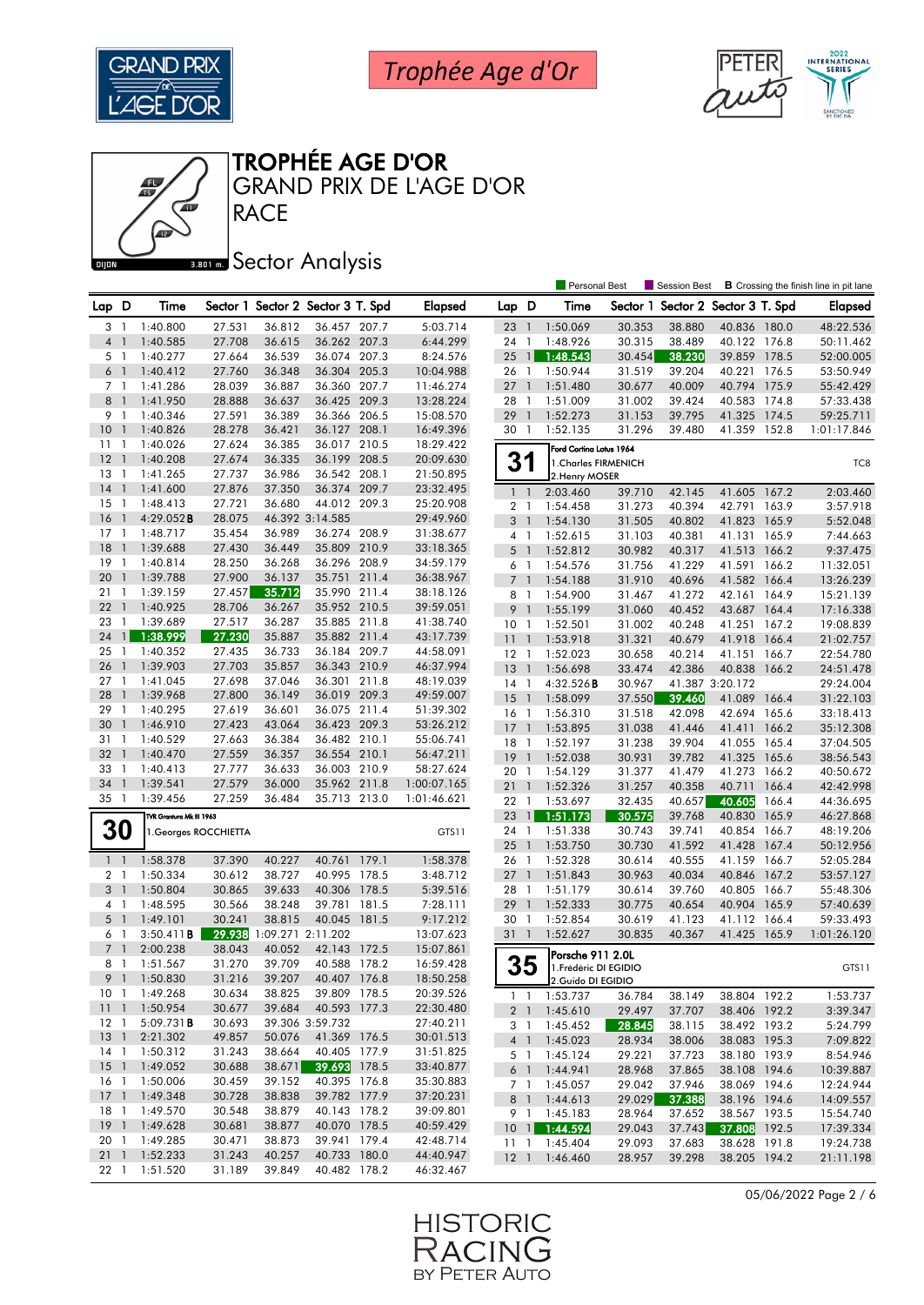





**RACE** GRAND PRIX DE L'AGE D'OR

#### **Bana** Sector Analysis

|                     |                                |                               |                  |                  |                                   |       |                        |                 |                          | <b>Personal Best</b>           |        | <b>B</b> Crossing the finish line in pit lane<br>Session Best |                              |       |                      |
|---------------------|--------------------------------|-------------------------------|------------------|------------------|-----------------------------------|-------|------------------------|-----------------|--------------------------|--------------------------------|--------|---------------------------------------------------------------|------------------------------|-------|----------------------|
| Lap D               |                                | Time                          |                  |                  | Sector 1 Sector 2 Sector 3 T. Spd |       | <b>Elapsed</b>         | Lap D           |                          | Time                           |        | Sector 1 Sector 2 Sector 3 T. Spd                             |                              |       | Elapsed              |
| 13                  | $\overline{1}$                 | 1:45.040                      | 29.135           | 38.043           | 37.862 194.6                      |       | 22:56.238              | 23              | $\overline{1}$           | 1:45.284                       | 28.799 | 38.103                                                        | 38.382 184.3                 |       | 43:12.606            |
| 14                  | $\mathbf{1}$                   | 1:45.005                      | 29.533           | 37.484           | 37.988 193.9                      |       | 24:41.243              | 24 1            |                          | 1:45.715                       | 29.439 | 37.866                                                        | 38.410 184.9                 |       | 44:58.321            |
| 15                  | $\overline{1}$                 | 1:53.046                      | 28.866           | 37.671           | 46.509                            | 143.2 | 26:34.289              | 25              | $\overline{1}$           | 1:45.493                       | 29.225 | 37.823                                                        | 38.445                       | 185.2 | 46:43.814            |
| 16                  | $\mathbf{1}$                   | 4:40.889B                     | 35.375           |                  | 45.504 3:20.010                   |       | 31:15.178              | 26              | -1                       | 1:45.021                       | 28.914 | 37.815                                                        | 38.292                       | 186.5 | 48:28.835            |
| 17                  | $\overline{2}$                 | 2:01.458                      | 38.154           | 41.892           | 41.412 185.9                      |       | 33:16.636              | $27-1$          |                          | 1:46.519                       | 29.841 | 38.320                                                        | 38.358                       | 184.9 | 50:15.354            |
| 18                  | $\overline{2}$                 | 1:56.664                      | 32.333           | 42.303           | 42.028                            | 185.9 | 35:13.300              | 28              | $\mathbf{1}$             | 1:44.693                       | 28.908 | 37.521                                                        | 38.264 185.6                 |       | 52:00.047            |
| 19                  | $\overline{2}$                 | 1:53.582                      | 31.967           | 40.456           | 41.159 187.8                      |       | 37:06.882              | 29              | $\bigcirc$               | 1:44.818                       | 28.995 | 37.575                                                        | 38.248                       | 183.7 | 53:44.865            |
| 20                  | $\overline{2}$                 | 1:54.124                      | 31.811           | 40.966           | 41.347                            | 187.8 | 39:01.006              | 30 1            |                          | 1:46.058                       | 29.375 | 38.106                                                        | 38.577 183.7                 |       | 55:30.923            |
| 21                  | $\overline{2}$                 | 1:53.851                      | 32.323           | 40.429           | 41.099                            | 189.8 | 40:54.857              | 31              | $\overline{1}$           | 1:45.315                       | 28.834 | 38.269                                                        | 38.212 184.3                 |       | 57:16.238            |
| 22                  | $\overline{2}$                 | 1:52.436                      | 31.749           | 40.332           | 40.355                            | 189.8 | 42:47.293              | 32 1            |                          | 1:45.179                       | 29.089 | 37.757                                                        | 38.333                       | 184.9 | 59:01.417            |
| 23                  | $\overline{2}$                 | 1:52.889                      | 32.441           | 40.099           | 40.349                            | 189.8 | 44:40.182              | 33              | $\overline{1}$           | 1:45.713                       | 28.876 | 37.958                                                        | 38.879                       | 181.2 | 1:00:47.130          |
| 24                  | $\boldsymbol{2}$               | 1:53.008                      | 31.563           | 40.852           | 40.593                            | 189.8 | 46:33.190              |                 |                          |                                |        |                                                               |                              |       |                      |
| 25                  | $\overline{2}$                 | 1:53.313                      | 31.644           | 40.957           | 40.712 189.5                      |       | 48:26.503              | 60              |                          | MG B 1964<br>1.Jérôme CATTELIN |        |                                                               |                              |       | GTS11                |
| 26                  | $\overline{2}$                 | 1:53.821                      | 32.020           | 41.175           | 40.626                            | 189.8 | 50:20.324              |                 |                          |                                |        |                                                               |                              |       |                      |
| 27                  | $\overline{2}$                 | 1:51.353                      | 31.070           | 39.485           | 40.798                            | 189.1 | 52:11.677              | $1\quad$        |                          | 1:52.078                       | 35.054 | 38.568                                                        | 38.456 177.3                 |       | 1:52.078             |
| 28                  | $\overline{2}$                 | 1:52.481                      | 31.031           | 40.747           | 40.703                            | 188.2 | 54:04.158              | 2 <sub>1</sub>  |                          | 1:45.602                       | 29.065 | 38.320                                                        | 38.217                       | 178.2 | 3:37.680             |
| 29                  | $\overline{2}$                 | 1:52.271                      | 31.426           | 40.247           | 40.598                            | 188.8 | 55:56.429              | 3 1             |                          | 1:46.098                       | 29.228 | 38.422                                                        | 38.448 177.3                 |       | 5:23.778             |
| 30                  | $\overline{2}$                 | 1:53.558                      | 31.848           | 40.963           | 40.747                            | 188.2 | 57:49.987              | 4 <sup>1</sup>  |                          | 1:47.312                       | 29.558 | 38.887                                                        | 38.867 177.9                 |       | 7:11.090             |
| 31                  | $\overline{2}$                 | 1:53.681                      | 31.363           | 40.986           | 41.332 189.8                      |       | 59:43.668              | 5 <sub>1</sub>  |                          | 1:45.390                       | 28.738 | 38.397                                                        | 38.255                       | 177.0 | 8:56.480             |
| 32 2                |                                | 1:52.084                      | 31.205           | 40.554           | 40.325 188.2                      |       | 1:01:35.752            | 6 1             |                          | 1:45.091                       | 28.859 | 37.950                                                        | 38.282 177.6                 |       | 10:41.571            |
|                     |                                | MG A 1600 Twin Cam Coupe 1959 |                  |                  |                                   |       |                        | 7 <sub>1</sub>  |                          | 1:45.000                       | 28.790 | 37.999                                                        | 38.211 177.3                 |       | 12:26.571            |
| 42                  |                                | 1. Nicolas CHALANSET          |                  |                  |                                   |       | GTS5                   | 8 <sup>1</sup>  |                          | 1:45.945                       | 28.894 | 38.550                                                        | 38.501 177.3                 |       | 14:12.516            |
|                     |                                |                               |                  |                  |                                   |       |                        | 9 1             |                          | 1:45.363                       | 28.959 | 38.215                                                        | 38.189 177.0                 |       | 15:57.879            |
| $1\quad$            |                                | 2:17.519                      | 44.395           | 45.309           | 47.815                            | 151.9 | 2:17.519               | 10 <sub>1</sub> |                          | 1:45.174                       | 28.797 | 38.076                                                        | 38.301                       | 178.2 | 17:43.053            |
| 2 <sub>1</sub>      |                                | 2:08.552                      | 35.513           | 44.895           | 48.144                            | 150.8 | 4:26.071               | 1111            |                          | 1:45.477                       | 28.874 | 37.910                                                        | 38.693 177.3                 |       | 19:28.530            |
| 3 1                 |                                | 2:09.122                      | 35.554           | 45.030           | 48.538                            | 151.0 | 6:35.193               | $12-1$          |                          | 1:45.557                       | 28.793 | 37.986                                                        | 38.778                       | 177.3 | 21:14.087            |
| 4 1                 |                                | 2:09.316                      | 36.083           | 45.148           | 48.085                            | 152.1 | 8:44.509               | $13-1$          |                          | 1:45.427                       | 28.911 | 38.009                                                        | 38.507 177.9                 |       | 22:59.514            |
| 5 1                 |                                | 2:09.516                      | 35.043           | 45.907           | 48.566                            | 150.4 | 10:54.025              | 14              | $\overline{1}$           | 1:45.645                       | 29.187 | 38.265                                                        | 38.193                       | 178.2 | 24:45.159            |
| 6                   | $\overline{1}$                 | 2:09.518                      | 35.867           | 45.221           | 48.430                            | 150.0 | 13:03.543              | 15              | -1                       | 4:16.181B                      | 28.962 |                                                               | 38.738 3:08.481              |       | 29:01.340            |
| $7^{\circ}$         | $\mathbf{1}$                   | 2:08.133                      | 34.919           | 44.668           | 48.546                            | 149.2 | 15:11.676              | 16              | $\overline{1}$           | 1:53.216                       | 35.812 | 39.054                                                        | 38.350                       | 180.0 | 30:54.556            |
| 8                   | $\overline{1}$                 | 2:09.451                      | 35.371           | 44.756           | 49.324                            | 145.7 | 17:21.127              | $17-1$          |                          | 1:45.340                       | 28.930 | 37.905                                                        | 38.505                       | 178.5 | 32:39.896            |
| 9 1                 |                                | 2:08.502                      | 35.614           | 44.925           | 47.963 147.5                      |       | 19:29.629              | 18              | $\overline{1}$           | 1:46.157                       | 28.896 | 37.938                                                        | 39.323                       | 176.8 | 34:26.053            |
|                     |                                |                               |                  |                  |                                   |       |                        | 19              | $\overline{1}$           | 1:45.308                       | 28.925 | 37.862                                                        | 38.521                       | 177.3 | 36:11.361            |
|                     |                                | MG B 1963                     |                  |                  |                                   |       |                        | 20              | $\overline{1}$           | 1:46.196                       | 28.935 | 38.778                                                        | 38.483 177.6                 |       | 37:57.557            |
| 43                  |                                | 1. Romain GUERARDELLE         |                  |                  |                                   |       | GTS11                  | 21              | $\overline{1}$           | 1:45.252                       | 28.851 | 37.923                                                        | 38.478 177.6                 |       | 39:42.809            |
| 1 <sub>1</sub>      |                                | 1:50.744                      | 33.919           | 38.134           | 38.691                            | 184.0 | 1:50.744               | 22              | $\overline{\phantom{a}}$ | 1:45.206                       | 29.090 | 37.899                                                        | 38.217 177.9                 |       | 41:28.015            |
|                     |                                |                               | 28.998           | 38.004           | 38.622 182.7                      |       |                        | 23 1            |                          | 1:45.428                       | 28.741 | 38.345                                                        | 38.342 177.0                 |       | 43:13.443            |
| 2 <sub>1</sub><br>3 |                                | 1:45.624                      |                  |                  | 38.417                            | 183.4 | 3:36.368               | 24              | $\overline{1}$           | 1:45.933                       | 29.378 | 38.119                                                        | 38.436 177.9                 |       | 44:59.376            |
| 4                   | $\mathbf{1}$<br>$\overline{1}$ | 1:45.735<br>1:45.484          | 29.165<br>28.999 | 38.153<br>37.984 | 38.501                            | 183.4 | 5:22.103<br>7:07.587   | 25 <sub>1</sub> |                          | 1:44.960                       | 28.940 | 37.907                                                        | 38.113 179.1                 |       | 46:44.336            |
| $5-1$               |                                |                               | 28.795           |                  | 38.652 182.4                      |       | 8:52.790               | 26              | $\overline{1}$           | 1:45.208                       | 28.782 | 38.208                                                        | 38.218                       | 179.1 | 48:29.544            |
| 6 1                 |                                | 1:45.203<br>1:45.863          | 29.229           | 37.756<br>37.922 | 38.712 184.0                      |       | 10:38.653              | 27              | $\mathbf{1}$             | 1:46.288                       | 29.401 | 38.768                                                        | 38.119                       | 179.1 | 50:15.832            |
| 7 <sub>1</sub>      |                                | 1:45.855                      | 29.035           | 38.003           | 38.817 182.7                      |       | 12:24.508              | 28              | $\overline{1}$           | 1:44.992                       | 28.924 | 38.240                                                        | 37.828                       | 181.2 | 52:00.824            |
| 8 1                 |                                |                               | 29.935           | 37.944           | 38.513                            | 184.9 |                        | 29              | $\overline{1}$           | 1:47.155                       | 29.698 | 38.584                                                        | 38.873                       | 176.2 | 53:47.979            |
| 9 1                 |                                | 1:46.392                      | 28.675           | 37.814           | 38.318 185.6                      |       | 14:10.900<br>15:55.707 | 30 <sub>1</sub> |                          | 1:44.854                       | 28.685 | 38.084                                                        | 38.085 177.3                 |       | 55:32.833            |
|                     |                                | 1:44.807                      |                  |                  |                                   |       |                        |                 |                          | 31 1 1:45.950                  | 28,978 | 38.739                                                        | 38.233 177.3                 |       | 57:18.783            |
| 10 1                |                                | 1:45.664                      | 28.730<br>28.939 | 38.248           | 38.686 186.2                      |       | 17:41.371              |                 |                          | 32 1 1:45.192                  | 29.127 | 37.969                                                        | 38.096 178.2                 |       | 59:03.975            |
| 111<br>$12-1$       |                                | 1:45.089                      |                  | 37.672           | 38.478 186.5<br>38.668 186.5      |       | 19:26.460<br>21:11.965 | $33 \quad 1$    |                          | 1:44.783                       | 28.809 | 37.887                                                        | 38.087 168.5                 |       | 1:00:48.758          |
|                     |                                | 1:45.505                      | 29.032           | 37.805           |                                   |       |                        |                 |                          |                                |        |                                                               |                              |       |                      |
| 13 <sup>1</sup>     |                                | 1:45.844                      | 28.853           | 38.488           | 38.503 185.9                      |       | 22:57.809<br>24:44.473 |                 |                          | Cooper T39 1955                |        |                                                               |                              |       |                      |
| $14-1$              |                                | 1:46.664                      | 30.272           | 37.968           | 38.424 184.6                      |       |                        |                 | 70                       | 1. Christian GODARD            |        |                                                               |                              |       | TSRC3A               |
| $15-1$              |                                | 4:13.302B                     | 28.867           |                  | 38.085 3:06.350                   |       | 28:57.775              |                 |                          |                                |        |                                                               | 37.766 206.1                 |       |                      |
| 16 1                |                                | 1:56.084                      | 39.010           | 38.905           | 38.169                            | 187.2 | 30:53.859              |                 |                          | $1 \quad 1 \quad 1:59.183$     | 40.580 | 40.837                                                        |                              |       | 1:59.183             |
| $17-1$              |                                | 1:45.427                      | 29.033           | 37.984           | 38.410 185.2                      |       | 32:39.286              | 2 <sub>1</sub>  |                          | 1:48.159                       | 30.627 | 39.233                                                        | 38.299 202.6<br>38.168 203.8 |       | 3:47.342<br>5:34.765 |
| 18 1                |                                | 1:45.538                      | 28.988           | 38.021           | 38.529 184.0<br>38.541 184.9      |       | 34:24.824              | 3 <sup>1</sup>  |                          | 1:47.423                       | 30.333 | 38.922                                                        | 37.640 200.7                 |       |                      |
| $19-1$              |                                | 1:45.454                      | 29.103           | 37.810           |                                   |       | 36:10.278              |                 | 4 1                      | 1:46.633                       | 30.223 | 38.770                                                        |                              |       | 7:21.398             |
| 20 1                |                                | 1:46.526<br>1:45.351          | 29.120           | 38.169           | 39.237 183.4                      |       | 37:56.804              | $5-1$           |                          | 1:48.086<br>1:46.166           | 30.541 | 39.283                                                        | 38.262 204.9                 |       | 9:09.484             |
| 211                 |                                |                               | 28.933           | 37.904           | 38.514 184.3                      |       | 39:42.155              | 6 1             |                          |                                | 29.576 | 38.535                                                        | 38.055 205.3                 |       | 10:55.650            |
| 22 1                |                                | 1:45.167                      | 29.145           | 37.563           | 38.459 184.3                      |       | 41:27.322              | 7 1             |                          | 1:46.363                       | 29.505 | 38.994                                                        | 37.864 193.2                 |       | 12:42.013            |

05/06/2022 Page 3 / 6

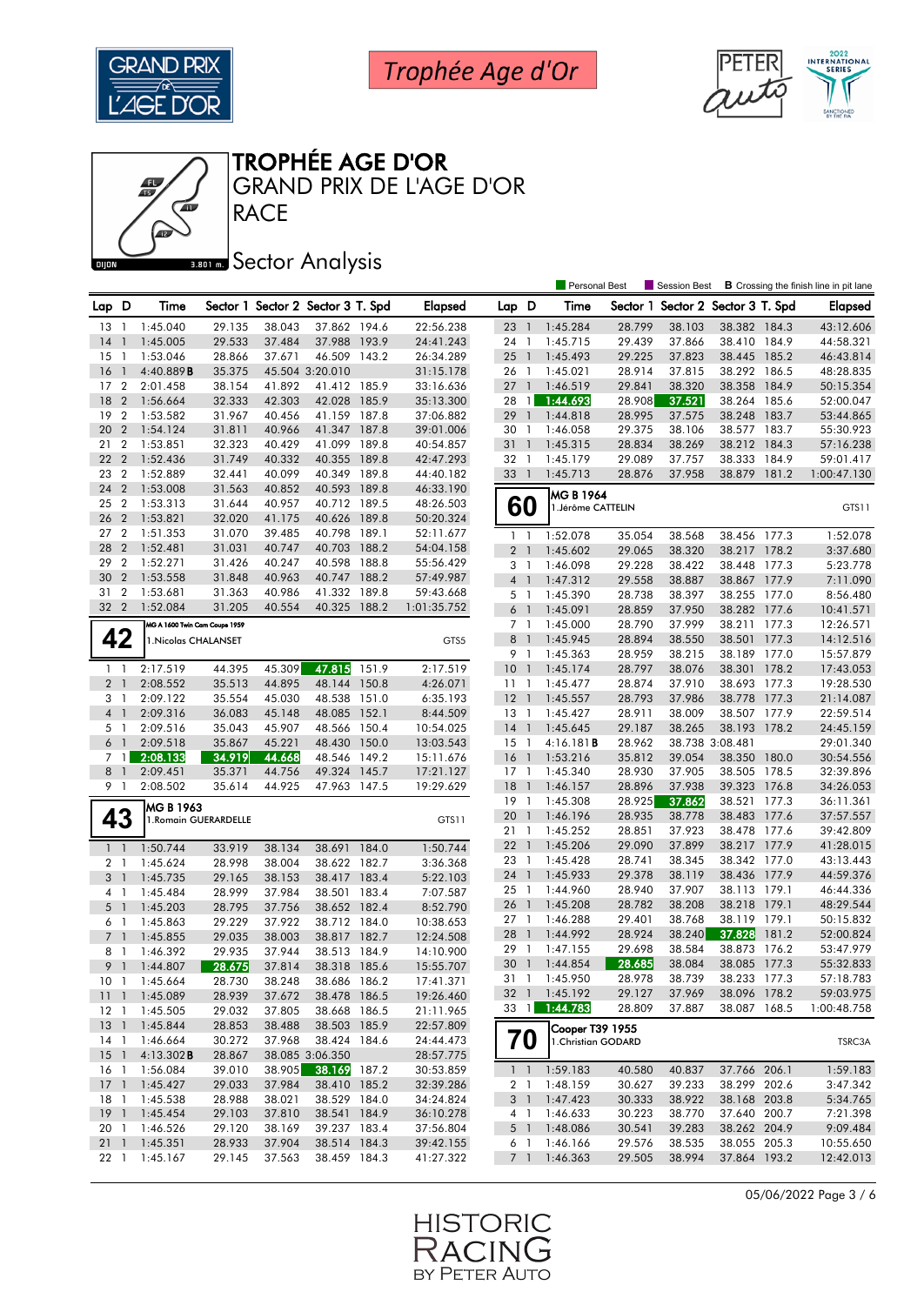





GRAND PRIX DE L'AGE D'OR

#### **Bana** Sector Analysis

**RACE** 

|                 |                          |                              |        |           |                                   |       |                |                |                | Personal Best          |        | <b>Session Best</b>               |                 |       | <b>B</b> Crossing the finish line in pit lane |
|-----------------|--------------------------|------------------------------|--------|-----------|-----------------------------------|-------|----------------|----------------|----------------|------------------------|--------|-----------------------------------|-----------------|-------|-----------------------------------------------|
| Lap D           |                          | Time                         |        |           | Sector 1 Sector 2 Sector 3 T. Spd |       | <b>Elapsed</b> | Lap D          |                | Time                   |        | Sector 1 Sector 2 Sector 3 T. Spd |                 |       | <b>Elapsed</b>                                |
| 8               | $\mathbf{1}$             | 1:45.789                     | 29.609 | 38.365    | 37.815 200.4                      |       | 14:27.802      |                |                | Lotus Elan 26R 1965    |        |                                   |                 |       |                                               |
| 9               | $\mathbf{1}$             | 1:45.845                     | 29.744 | 38.414    | 37.687 204.9                      |       | 16:13.647      |                | 75             | 1.Simon EVANS          |        |                                   |                 |       | GTS10                                         |
| 10              | -1                       | 1:45.642                     | 29.721 | 38.360    | 37.561                            | 203.4 | 17:59.289      |                |                |                        |        |                                   |                 |       |                                               |
| 11              | $\mathbf{1}$             | 1:44.285                     | 29.048 | 38.564    | 36.673                            | 211.4 | 19:43.574      | $1\quad$       |                | 1:41.604               | 30.500 | 35.665                            | 35.439 209.7    |       | 1:41.604                                      |
| 12              |                          | 1 13:14.186                  | 29.128 | $\ddotsc$ | 41.622 180.6                      |       | 32:57.760      | $\overline{2}$ | -1             | 1:38.573               | 27.371 | 35.730                            | 35.472 209.7    |       | 3:20.177                                      |
| 13              | $\mathbf{1}$             | 1:51.344                     | 31.239 | 40.710    | 39.395                            | 187.2 | 34:49.104      | 3              | $\overline{1}$ | 1:38.133               | 26.909 | 35.582                            | 35.642 210.9    |       | 4:58.310                                      |
| 14              | -1                       | 1:48.402                     | 31.049 | 39.132    | 38.221 185.6                      |       | 36:37.506      | 4 <sub>1</sub> |                | 1:37.948               | 26.921 | 35.752                            | 35.275 211.4    |       | 6:36.258                                      |
| 15              | $\mathbf{1}$             | 1:49.055                     | 30.848 | 39.662    | 38.545                            | 203.0 | 38:26.561      | 5              | -1             | 1:38.727               | 27.475 | 35.741                            | 35.511 210.1    |       | 8:14.985                                      |
| 16              | $\mathbf{1}$             | 1:48.353                     | 30.315 | 39.205    | 38.833 203.4                      |       | 40:14.914      | 6              | -1             | 1:38.540               | 27.350 | 35.819                            | 35.371          | 210.5 | 9:53.525                                      |
| 17              | $\mathbf{1}$             | 1:49.278                     | 30.850 | 39.651    | 38.777 204.9                      |       | 42:04.192      | $\overline{7}$ | $\overline{1}$ | 1:41.252               | 27.224 | 38.014                            | 36.014 210.9    |       | 11:34.777                                     |
| 18              | -1                       | 1:49.440                     | 30.962 | 39.653    | 38.825 204.2                      |       | 43:53.632      | 8              | $\overline{1}$ | 1:39.890               | 28.199 | 35.816                            | 35.875 210.1    |       | 13:14.667                                     |
| 19              | $\mathbf{1}$             | 1:47.703                     | 30.362 | 39.598    | 37.743 207.7                      |       | 45:41.335      | 9              | $\overline{1}$ | 1:38.447               | 27.062 | 36.069                            | 35.316 210.9    |       | 14:53.114                                     |
| 20              | -1                       | 1:47.636                     | 30.092 | 39.294    | 38.250 204.2                      |       | 47:28.971      | 10             | - 1            | 1:38.180               | 26.885 | 36.116                            | 35.179 210.9    |       | 16:31.294                                     |
| 21              | $\mathbf{1}$             | 1:47.794                     | 30.208 | 39.171    | 38.415 205.3                      |       | 49:16.765      | 11             | $\overline{1}$ | 1:39.204               | 26.765 | 35.575                            | 36.864 211.8    |       | 18:10.498                                     |
| 22              | -1                       | 1:49.343                     | 30.217 | 40.273    | 38.853 206.1                      |       | 51:06.108      | $12 \quad 1$   |                | 1:37.055               | 26.688 | 35.340                            | 35.027          | 213.9 | 19:47.553                                     |
| 23              | $\mathbf{1}$             | 1:47.228                     | 29.204 | 39.442    | 38.582 204.2                      |       | 52:53.336      | 13             | $\overline{1}$ | 1:41.290               | 28.193 | 37.409                            | 35.688 210.1    |       | 21:28.843                                     |
| 24              | - 1                      | 1:47.141                     | 30.080 | 39.282    | 37.779 206.5                      |       | 54:40.477      | 14             | $\overline{1}$ | 1:41.822               | 27.057 | 39.076                            | 35.689 212.2    |       | 23:10.665                                     |
| 25              | -1                       | 1:48.531                     | 30.174 | 39.573    | 38.784                            | 207.7 | 56:29.008      | 15             | $\overline{1}$ | 1:38.047               | 26.768 | 35.949                            | 35.330 211.4    |       | 24:48.712                                     |
| 26              | - 1                      | 1:47.038                     | 29.469 | 39.387    | 38.182 204.5                      |       | 58:16.046      | 16             | - 1            | 4:07.594B              | 27.177 |                                   | 37.685 3:02.732 |       | 28:56.306                                     |
| 27              | $\overline{\phantom{a}}$ | 1:48.054                     | 30.589 | 39.417    | 38.048                            | 183.4 | 1:00:04.100    | $17-1$         |                | 1:51.387               | 39.843 | 35.966                            | 35.578 210.9    |       | 30:47.693                                     |
| 28              | $\overline{1}$           | 1:47.075                     | 29.851 | 39.059    | 38.165 185.2                      |       | 1:01:51.175    | 18             | $\overline{1}$ | 1:37.628               | 26.935 | 35.320                            | 35.373 212.6    |       | 32:25.321                                     |
|                 |                          | Austin-Healey 3000 Mk I 1960 |        |           |                                   |       |                | 19             | $\overline{1}$ | 1:37.846               | 26.551 | 35.618                            | 35.677 213.0    |       | 34:03.167                                     |
|                 | 72                       | 1. François FILLON           |        |           |                                   |       | GTS7           | 20             | $\overline{1}$ | 1:39.518               | 26.618 | 36.040                            | 36.860          | 186.5 | 35:42.685                                     |
|                 |                          | 2.André RAULIN               |        |           |                                   |       |                | 21             | $\overline{1}$ | 1:41.127               | 28.789 | 36.292                            | 36.046 208.1    |       | 37:23.812                                     |
| $1\quad$        |                          | 2:01.673                     | 40.259 | 42.802    | 38.612 199.6                      |       | 2:01.673       | $22 \quad 1$   |                | 1:39.516               | 27.709 | 36.122                            | 35.685 212.6    |       | 39:03.328                                     |
| 2 <sub>1</sub>  |                          | 1:46.639                     | 29.533 | 39.625    | 37.481                            | 201.5 | 3:48.312       | 23             | $\overline{1}$ | 1:39.355               | 28.046 | 35.605                            | 35.704 210.1    |       | 40:42.683                                     |
| 3               | - 1                      | 1:47.791                     | 30.313 | 39.979    | 37.499 201.1                      |       | 5:36.103       | 24 1           |                | 1:38.768               | 27.181 | 35.462                            | 36.125 210.1    |       | 42:21.451                                     |
| 4 1             |                          | 1:45.878                     | 29.840 | 38.614    | 37.424 203.0                      |       | 7:21.981       | 25             | $\overline{1}$ | 1:37.991               | 26.928 | 35.774                            | 35.289 211.4    |       | 43:59.442                                     |
| $5-1$           |                          | 1:48.070                     | 29.475 | 41.167    | 37.428 200.0                      |       | 9:10.051       | 26             | $\overline{1}$ | 1:37.977               | 26.855 | 35.830                            | 35.292 212.6    |       | 45:37.419                                     |
| 6               | $\overline{1}$           | 1:46.503                     | 29.622 | 38.577    | 38.304                            | 199.6 | 10:56.554      | 271            |                | 1:38.954               | 26.782 | 36.072                            | 36.100 210.9    |       | 47:16.373                                     |
| 7 <sub>1</sub>  |                          | 1:46.685                     | 29.799 | 38.819    | 38.067                            | 197.8 | 12:43.239      | 28             | $\overline{1}$ | 1:38.606               | 27.224 | 35.915                            | 35.467 212.2    |       | 48:54.979                                     |
| 8               | $\overline{1}$           | 1:45.322                     | 29.560 | 38.626    | 37.136                            | 202.6 | 14:28.561      | 29             | $\overline{1}$ | 1:39.557               | 28.464 | 35.700                            | 35.393 211.4    |       | 50:34.536                                     |
| 9               | $\overline{1}$           | 1:46.314                     | 30.129 | 38.816    | 37.369                            | 201.5 | 16:14.875      | 30             | $\overline{1}$ | 1:38.709               | 27.341 | 35.768                            | 35.600 212.6    |       | 52:13.245                                     |
| 10 <sub>1</sub> |                          | 1:45.801                     | 29.362 | 39.262    | 37.177 203.4                      |       | 18:00.676      | 31             | $\overline{1}$ | 1:41.164               | 27.912 | 36.426                            | 36.826 209.3    |       | 53:54.409                                     |
| 11              | $\mathbf{1}$             | 1:45.623                     | 29.217 | 38.953    | 37.453 202.2                      |       | 19:46.299      | 32 1           |                | 1:39.095               | 27.379 | 36.352                            | 35.364 213.4    |       | 55:33.504                                     |
| 12              | $\mathbf{1}$             | 1:47.177                     | 29.168 | 39.809    | 38.200 198.5                      |       | 21:33.476      | 33             | $\overline{1}$ | 1:39.231               | 27.284 | 36.503                            | 35.444 210.9    |       | 57:12.735                                     |
| 13              | $\mathbf{1}$             | 1:48.219                     | 29.725 | 39.011    | 39.483 197.4                      |       | 23:21.695      | 34 1           |                | 1:38.817               | 27.275 | 35.830                            | 35.712 211.4    |       | 58:51.552                                     |
| 14              | $\overline{1}$           | 1:48.746                     | 29.393 | 39.334    | 40.019                            | 198.2 | 25:10.441      | 35             | $\overline{1}$ | 1:39.000               | 27.540 | 35.844                            | 35.616          | 210.9 | 1:00:30.552                                   |
| 15              | $\mathbf{1}$             | 2:09.690                     | 29.940 | 44.099    | 55.651                            | 88.5  | 27:20.131      |                |                |                        |        |                                   |                 |       |                                               |
| 16              | -1                       | 4:47.715B                    | 45.718 |           | 46.987 3:15.010                   |       | 32:07.846      |                |                | MG B 1963              |        |                                   |                 |       |                                               |
| 17              | $\overline{2}$           | 1:55.953                     | 37.426 | 39.899    | 38.628 198.5                      |       | 34:03.799      |                | 4              | 1. Cédric TERNOIS      |        |                                   |                 |       | GTS11                                         |
| 18              | $\overline{2}$           | 1:51.261                     | 31.881 | 40.669    | 38.711                            | 198.5 | 35:55.060      |                |                |                        |        |                                   |                 |       | 2:07.165                                      |
| 19              | $\overline{2}$           | 1:51.346                     | 30.955 | 40.862    | 39.529                            | 199.3 | 37:46.406      | $1\quad$       |                | 2:07.165               | 39.391 | 44.369                            | 43.405 171.4    |       |                                               |
| 20 2            |                          | 1:49.803                     | 31.278 | 39.960    | 38.565 198.5                      |       | 39:36.209      | $\overline{2}$ |                | 1:56.420               | 31.906 | 41.412                            | 43.102          | 173.1 | 4:03.585                                      |
|                 |                          | 21 2 1:47.312                | 29.921 | 39.290    | 38.101 200.7                      |       | 41:23.521      | 3              | $\overline{1}$ | 1:53.868               | 31.060 | 41.123                            | 41.685 173.1    |       | 5:57.453                                      |
|                 |                          | 22 2 1:50.455                | 30.590 | 41.913    | 37.952 202.6                      |       | 43:13.976      |                |                | 4 1 1:54.356           | 31.167 | 41.476                            | 41.713 172.2    |       | 7:51.809                                      |
|                 |                          | 23 2 1:47.451                | 30.020 | 39.736    | 37.695 202.6                      |       | 45:01.427      |                |                | 5 1 1:54.810           | 31.529 | 40.972                            | 42.309 166.9    |       | 9:46.619                                      |
| 24 2            |                          | 1:46.251                     | 29.606 | 38.822    | 37.823 203.0                      |       | 46:47.678      |                |                | 6 1 1:56.569           | 31.476 | 42.414                            | 42.679 172.8    |       | 11:43.188                                     |
|                 |                          | 25 2 1:45.681                | 29.806 | 38.385    | 37.490 202.6                      |       | 48:33.359      |                |                | 7 1 1:57.432           | 32.498 | 41.707                            | 43.227 171.2    |       | 13:40.620                                     |
|                 |                          | 26 2 1:46.267                | 29.682 | 38.733    | 37.852 200.7                      |       | 50:19.626      |                |                | 8 1 1:58.033           | 32.157 | 42.472                            | 43.404 171.7    |       | 15:38.653                                     |
|                 |                          | 27 2 1:47.306                | 29.884 | 39.701    | 37.721 202.2                      |       | 52:06.932      | 9 1            |                | 1:54.717               | 32.106 | 40.488                            | 42.123 169.5    |       | 17:33.370                                     |
|                 |                          | 28 2 1:48.742                | 30.488 | 39.935    | 38.319 201.9                      |       | 53:55.674      |                |                | 10 1 1:55.927          | 31.621 | 40.894                            | 43.412 175.3    |       | 19:29.297                                     |
|                 |                          | 29 2 1:47.266                | 30.115 | 39.310    | 37.841 202.6                      |       | 55:42.940      |                |                | 11 1:54.065            | 31.104 | 40.964                            | 41.997 172.5    |       | 21:23.362                                     |
| 30 2            |                          | 1:46.710                     | 29.971 | 39.010    | 37.729 201.5                      |       | 57:29.650      |                |                | 12 1 2:00.109          | 31.188 | 42.578                            | 46.343 173.4    |       | 23:23.471                                     |
|                 |                          | 31 2 1:47.887                | 30.209 | 39.917    | 37.761 202.2                      |       | 59:17.537      |                |                | 13 1 2:02.481          | 31.568 | 41.987                            | 48.926 172.8    |       | 25:25.952                                     |
|                 |                          | 32 2 1:47.841                | 29.673 | 39.279    | 38.889 188.5                      |       | 1:01:05.378    |                |                | 14 1 4:38.501 <b>B</b> | 34.393 |                                   | 46.247 3:17.861 |       | 30:04.453                                     |
|                 |                          |                              |        |           |                                   |       |                | $15-1$         |                | 2:10.590               | 44.492 | 42.668                            | 43.430 170.6    |       | 32:15.043                                     |
|                 |                          |                              |        |           |                                   |       |                |                |                | 16 1 1:57.566          | 32.552 | 42.204                            | 42.810 169.0    |       | 34:12.609                                     |

05/06/2022 Page 4 / 6

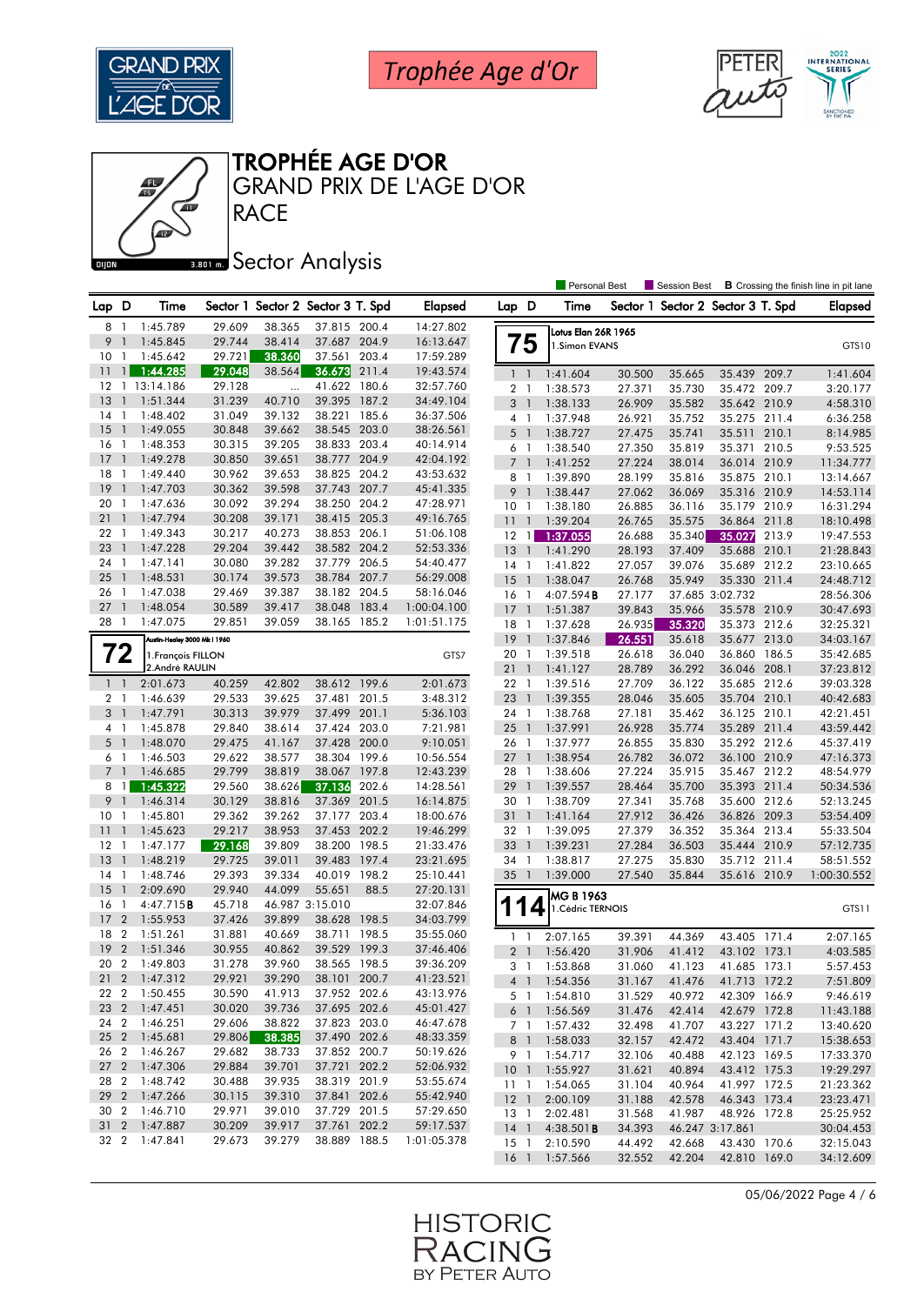





**RACE** GRAND PRIX DE L'AGE D'OR

#### **Bana** Sector Analysis

|                 |                          |                            |        |        |                                   |       |                |                 |                | <b>Personal Best</b> |                  | Session Best             |                              |       | <b>B</b> Crossing the finish line in pit lane |
|-----------------|--------------------------|----------------------------|--------|--------|-----------------------------------|-------|----------------|-----------------|----------------|----------------------|------------------|--------------------------|------------------------------|-------|-----------------------------------------------|
| Lap D           |                          | Time                       |        |        | Sector 1 Sector 2 Sector 3 T. Spd |       | <b>Elapsed</b> | Lap D           |                | Time                 | Sector 1         | Sector 2 Sector 3 T. Spd |                              |       | Elapsed                                       |
| 17              | $\overline{1}$           | 1:55.118                   | 32.138 | 41.214 | 41.766 173.9                      |       | 36:07.727      | $4-1$           |                | 1:51.020             | 30.315           | 39.777                   | 40.928 178.8                 |       | 7:46.216                                      |
| 18              | $\mathbf{1}$             | 1:52.684                   | 31.222 | 40.296 | 41.166 175.6                      |       | 38:00.411      | 5 <sub>1</sub>  |                | 1:51.933             | 30.486           | 39.721                   | 41.726 179.7                 |       | 9:38.149                                      |
| 19              | -1                       | 1:51.927                   | 30.709 | 39.698 | 41.520 172.5                      |       | 39:52.338      | $6-1$           |                | 1:51.175             | 30.467           | 39.697                   | 41.011 178.2                 |       | 11:29.324                                     |
| 20              | $\overline{1}$           | 1:53.336                   | 31.434 | 41.175 | 40.727                            | 176.2 | 41:45.674      | 7 <sub>1</sub>  |                | 1:51.464             | 30.120           | 39.140                   | 42.204 178.8                 |       | 13:20.788                                     |
| 211             |                          | 1:51.598                   | 30.188 | 39.845 | 41.565 172.2                      |       | 43:37.272      | 8               | $\overline{1}$ | 1:48.744             | 29.941           | 38.862                   | 39.941 180.6                 |       | 15:09.532                                     |
| 22              | $\overline{\phantom{a}}$ | 1:52.043                   | 30.614 | 40.099 | 41.330 172.2                      |       | 45:29.315      | 9 1             |                | 1:49.915             | 30.134           | 39.968                   | 39.813 184.0                 |       | 16:59.447                                     |
| 23 1            |                          | 1:52.271                   | 30.517 | 40.711 | 41.043 174.5                      |       | 47:21.586      | 10              | $\overline{1}$ | 1:50.002             | 30.491           | 39.165                   | 40.346 181.2                 |       | 18:49.449                                     |
| 24              | $\overline{1}$           | 1:52.219                   | 30.487 | 40.505 | 41.227 175.0                      |       | 49:13.805      | $11-1$          |                | 1:48.814             | 29.903           | 38.917                   | 39.994 180.3                 |       | 20:38.263                                     |
| 25              | -1                       | 1:51.654                   | 30.370 | 40.010 | 41.274 174.2                      |       | 51:05.459      | $12-1$          |                | 1:50.789             | 29.614           | 39.709                   | 41.466 180.3                 |       | 22:29.052                                     |
| 26              | $\overline{1}$           | 1:53.426                   | 30.886 | 41.499 | 41.041 175.9                      |       | 52:58.885      | $13-1$          |                | 1:49.775             | 29.665           | 40.186                   | 39.924 181.2                 |       | 24:18.827                                     |
| 27              | $\overline{1}$           | 1:50.854                   | 30.269 | 39.713 | 40.872 177.3                      |       | 54:49.739      | $14-1$          |                | 1:50.659             | 29.605           | 39.697                   | 41.357 177.0                 |       | 26:09.486                                     |
| 28              | $\overline{1}$           | 1:51.608                   | 29.889 | 40.350 | 41.369 175.3                      |       | 56:41.347      | $15-1$          |                | 4:19.754B            | 32.701           |                          | 40.718 3:06.335              |       | 30:29.240                                     |
| 29              | -1                       | 1:51.245                   | 30.677 | 39.795 | 40.773 176.5                      |       | 58:32.592      | 16              | $\overline{1}$ | 1:59.804             | 38.544           | 40.042                   | 41.218 177.9                 |       | 32:29.044                                     |
| 30              | $\overline{1}$           | 1:51.311                   | 30.311 | 39.908 | 41.092 174.5                      |       | 1:00:23.903    | $17-1$          |                | 1:49.415             | 29.833           | 39.362                   | 40.220 180.6                 |       | 34:18.459                                     |
| 31              | - 1                      | 1:51.151                   | 30.255 | 39.470 | 41.426 176.8                      |       | 1:02:15.054    | 18              | $\overline{1}$ | 1:49.077             | 29.903           | 39.057                   | 40.117 182.1                 |       | 36:07.536                                     |
|                 |                          |                            |        |        |                                   |       |                | 19 1            |                | 1:51.555             | 30.001           | 39.743                   | 41.811                       | 180.0 | 37:59.091                                     |
|                 |                          | Porsche 356 (C) coupé 1964 |        |        |                                   |       |                | 20              | $\overline{1}$ | 1:49.796             | 30.179           | 38.988                   | 40.629 180.0                 |       | 39:48.887                                     |
|                 | 138                      | 1. Didier MARIS            |        |        |                                   |       | GTS10          | 21 1            |                | 1:49.427             | 30.047           | 38.690                   | 40.690 181.2                 |       | 41:38.314                                     |
|                 |                          |                            |        |        |                                   |       |                | 221             |                |                      |                  |                          | 39.963 181.2                 |       |                                               |
| $1\quad$        |                          | 1:58.390                   | 36.308 | 41.134 | 40.948 178.2                      |       | 1:58.390       |                 |                | 1:48.591<br>1:48.766 | 30.047           | 38.581<br>38.789         | 40.058 181.2                 |       | 43:26.905<br>45:15.671                        |
| 2 1             |                          | 1:51.140                   | 31.763 | 39.215 | 40.162 179.4                      |       | 3:49.530       | 23 1            | $\mathbf{1}$   | 1:47.944             | 29.919<br>29.681 |                          | 39.579                       | 182.1 | 47:03.615                                     |
| $3-1$           |                          | 1:49.731                   | 30.366 | 39.547 | 39.818                            | 180.3 | 5:39.261       | 24              |                |                      |                  | 38.684                   |                              |       |                                               |
| 4 1             |                          | 1:48.158                   | 29.908 | 38.410 | 39.840 180.9                      |       | 7:27.419       | 25 1            |                | 1:50.148<br>1:51.101 | 30.037           | 39.661<br>39.243         | 40.450 179.1                 |       | 48:53.763                                     |
| 5 <sub>1</sub>  |                          | 1:47.375                   | 29.615 | 38.281 | 39.479 179.1                      |       | 9:14.794       | 26 1            |                |                      | 30.878           |                          | 40.980 177.6                 |       | 50:44.864                                     |
| 61              |                          | 1:47.384                   | 29.237 | 38.224 | 39.923 175.9                      |       | 11:02.178      | 27 <sub>1</sub> |                | 1:49.608             | 30.363           | 39.200                   | 40.045 180.9<br>39.877       |       | 52:34.472                                     |
| 7 <sup>1</sup>  |                          | 1:47.719                   | 29.483 | 38.519 | 39.717 176.2                      |       | 12:49.897      | 28 1            |                | 1:50.607             | 31.028           | 39.702                   |                              | 181.2 | 54:25.079                                     |
| 8               | $\overline{1}$           | 1:47.553                   | 29.552 | 38.053 | 39.948                            | 175.3 | 14:37.450      | 29 1            |                | 1:49.143             | 29.943           | 39.397                   | 39.803 180.9                 |       | 56:14.222                                     |
| 9               | $\overline{1}$           | 1:47.852                   | 29.272 | 38.538 | 40.042 174.8                      |       | 16:25.302      | 30              | $\overline{1}$ | 1:49.695             | 29.896           | 39.978                   | 39.821 182.4                 |       | 58:03.917                                     |
| 10 <sub>1</sub> |                          | 1:48.977                   | 29.558 | 38.227 | 41.192 177.9                      |       | 18:14.279      | 31<br>32 1      | $\overline{1}$ | 1:49.746             | 29.696<br>29.684 | 39.505                   | 40.545 181.2<br>39.734 181.8 |       | 59:53.663                                     |
| 11              | $\overline{1}$           | 1:47.172                   | 29.542 | 38.231 | 39.399 178.8                      |       | 20:01.451      |                 |                | 1:48.775             |                  | 39.357                   |                              |       | 1:01:42.438                                   |
| 12              | -1                       | 1:47.154                   | 29.307 | 38.171 | 39.676 177.6                      |       | 21:48.605      |                 |                | Porsche 911 2.0L     |                  |                          |                              |       |                                               |
| 13              | $\overline{1}$           | 1:48.108                   | 29.240 | 39.213 | 39.655 179.1                      |       | 23:36.713      |                 | 82             | 1.Steven OSBORNE     |                  |                          |                              |       | GTS11                                         |
| $14-1$          |                          | 1:49.106                   | 29.400 | 38.511 | 41.195 177.3                      |       | 25:25.819      |                 |                | 2. Robert SMITH      |                  |                          |                              |       |                                               |
| 15              | $\overline{1}$           | $4:32.500$ <b>B</b>        | 32.310 |        | 46.955 3:13.235                   |       | 29:58.319      | 1               | -1             | 1:47.781             | 32.928           | 37.116                   | 37.737 192.2                 |       | 1:47.781                                      |
| 16              | -1                       | 1:54.848                   | 36.331 | 38.779 | 39.738 176.2                      |       | 31:53.167      | 2 <sub>1</sub>  |                | 1:43.213             | 28.352           | 36.946                   | 37.915 193.2                 |       | 3:30.994                                      |
| 17              | $\mathbf{1}$             | 1:48.625                   | 29.771 | 38.859 | 39.995                            | 179.4 | 33:41.792      | 3 <sub>1</sub>  |                | 1:42.495             | 27.995           | 36.999                   | 37.501 194.9                 |       | 5:13.489                                      |
| 18              | $\mathbf{1}$             | 1:49.499                   | 29.833 | 39.122 | 40.544 178.2                      |       | 35:31.291      | 4 <sup>1</sup>  |                | 1:41.989             | 27.989           | 36.730                   | 37.270 195.3                 |       | 6:55.478                                      |
| 19              | $\overline{1}$           | 1:49.503                   | 30.606 | 38.866 | 40.031 177.9                      |       | 37:20.794      | 5 <sub>1</sub>  |                | 1:42.911             | 27.966           | 36.867                   | 38.078 194.2                 |       | 8:38.389                                      |
| 20              | $\overline{1}$           | 1:49.119                   | 30.215 | 39.093 | 39.811 177.9                      |       | 39:09.913      | 6 <sup>1</sup>  |                | 1:42.365             | 28.295           | 36.396                   | 37.674 194.9                 |       | 10:20.754                                     |
| 21              | $\overline{1}$           | 1:46.632                   | 29.421 | 37.958 | 39.253 179.4                      |       | 40:56.545      | 7 <sub>1</sub>  |                | 1:43.552             | 28.459           | 37.417                   | 37.676 194.2                 |       | 12:04.306                                     |
| 22              | -1                       | 1:47.708                   | 30.245 | 38.295 | 39.168 179.7                      |       | 42:44.253      | 8               | $\overline{1}$ | 1:43.407             | 28.552           | 36.922                   | 37.933 194.2                 |       | 13:47.713                                     |
| 23              | $\overline{1}$           | 1:46.925                   | 30.050 | 37.565 | 39.310 179.1                      |       | 44:31.178      | 9 1             |                | 1:43.163             | 28.515           | 37.019                   | 37.629 195.3                 |       | 15:30.876                                     |
| 24              | $\overline{1}$           | 1:46.413                   | 29.537 | 37.841 | 39.035 179.7                      |       | 46:17.591      | 10              | $\overline{1}$ | 1:44.328             | 28.888           | 37.040                   | 38.400 192.9                 |       | 17:15.204                                     |
| 25              | $\overline{1}$           | 1:46.041                   | 29.056 | 37.625 | 39.360 178.2                      |       | 48:03.632      | 11              | $\overline{1}$ | 1:43.385             | 28.421           | 37.332                   | 37.632 196.0                 |       | 18:58.589                                     |
|                 |                          | 26 1 1:45.924              | 28.953 | 37.956 | 39.015 179.4                      |       | 49:49.556      | $12-1$          |                | 1:43.105             | 28.371           | 37.064                   | 37.670 196.0                 |       | 20:41.694                                     |
|                 |                          | 27 1 1:46.399              | 29.396 | 37.880 | 39.123 177.9                      |       | 51:35.955      |                 |                | 13 1 1:44.765        | 28.822           | 37.603                   | 38.340 194.6                 |       | 22:26.459                                     |
|                 |                          | 28 1 1:46.653              | 28.884 | 38.143 | 39.626 176.8                      |       | 53:22.608      |                 |                | 14 1 1:43.861        | 28.377           | 37.520                   | 37.964 193.9                 |       | 24:10.320                                     |
| $29-1$          |                          | 1:47.481                   | 29.190 | 38.066 | 40.225 177.3                      |       | 55:10.089      | $15-1$          |                | 4:21.602 <b>B</b>    | 28.312           |                          | 37.110 3:16.180              |       | 28:31.922                                     |
| 30 1            |                          | 1:46.208                   | 29.041 | 37.895 | 39.272 178.2                      |       | 56:56.297      |                 |                | 16 2 2:07.361        | 52.041           | 37.257                   | 38.063 194.2                 |       | 30:39.283                                     |
| $31 \quad 1$    |                          | 1:46.079                   | 28.813 | 38.015 | 39.251 178.2                      |       | 58:42.376      |                 |                | 17 2 1:43.087        | 28.722           | 37.316                   | 37.049 196.7                 |       | 32:22.370                                     |
|                 |                          | 32 1 1:46.173              | 28.993 | 37.870 | 39.310 178.2                      |       | 1:00:28.549    |                 |                | 18 2 1:42.310        | 27.824           | 36.976                   | 37.510 197.8                 |       | 34:04.680                                     |
|                 |                          | 33 1 1:46.765              | 29.193 | 37.719 | 39.853 177.3                      |       | 1:02:15.314    |                 |                | 19 2 1:42.735        | 29.348           | 36.416                   | 36.971 195.7                 |       | 35:47.415                                     |
|                 |                          | Porsche 911 2.0L           |        |        |                                   |       |                |                 |                | 20 2 1:41.743        | 27.924           | 36.589                   | 37.230 196.0                 |       | 37:29.158                                     |
| 165             |                          | 1. Alexis FALCON           |        |        |                                   |       | GTS11          |                 |                | 21 2 1:41.227        | 28.044           | 36.022                   | 37.161 197.1                 |       | 39:10.385                                     |
|                 |                          |                            |        |        |                                   |       |                |                 |                | 22 2 1:43.241        | 28.241           | 36.796                   | 38.204 196.0                 |       | 40:53.626                                     |
| $1 \quad 1$     |                          | 2:07.641                   | 42.432 | 41.718 | 43.491 179.4                      |       | 2:07.641       |                 |                | 23 2 1:43.070        | 28.622           | 37.289                   | 37.159 196.0                 |       | 42:36.696                                     |
| 2 <sub>1</sub>  |                          | 1:55.391                   | 31.800 | 41.152 | 42.439 177.0                      |       | 4:03.032       |                 |                | 24 2 1:41.740        | 27.987           | 36.511                   | 37.242 196.4                 |       | 44:18.436                                     |
|                 | 31                       | 1:52.164                   | 30.828 | 39.930 | 41.406 177.0                      |       | 5:55.196       |                 |                | 25 2 1:42.582        | 28.100           | 37.335                   | 37.147 198.2                 |       | 46:01.018                                     |
|                 |                          |                            |        |        |                                   |       |                |                 |                | 26 2 1:42.738        | 28.369           | 37.137                   | 37.232 196.4                 |       | 47:43.756                                     |

05/06/2022 Page 5 / 6